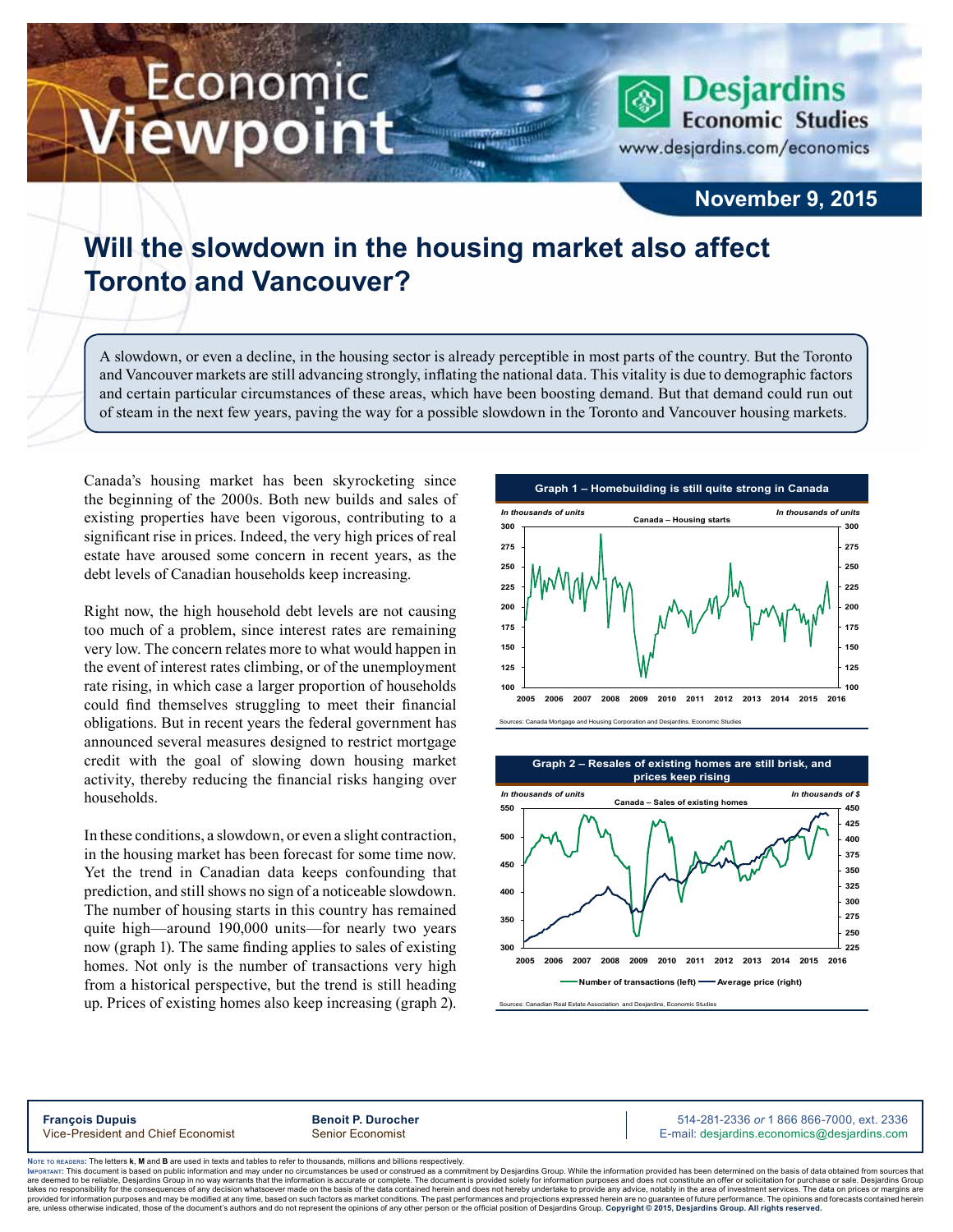

#### **Significant regional disparities**

However, this apparent vitality in the Canadian data hides some major divergences from one region to another. On one hand, the housing market is still strong in Toronto and Vancouver, considerably inflating the national numbers due to the relative sizes of those two markets (graphs 3 and 4). On the other hand, conditions are quite different in Quebec and the Atlantic provinces, which exhibit moderate growth, and in the Prairies, where a downturn has been observed in recent months. This change of pace is mainly attributable to the restrictive measures that have been introduced by the federal government in recent years. It also represents a natural adjustment between supply and demand following the significant price increases that have taken place during that period. Finally, there is no denying that the recession affecting the oil-producing provinces has played a major role in the recent tribulations of the housing market in the Prairies. In short, it would be a misconception to think that the Canadian real estate market is not making adjustments. Rather, it is the continued growth in Ontario and British Columbia that is skewing the national numbers. That said, should we expect the slowing pace of the housing market to eventually spread to Ontario and B.C.? To answer that question, an analysis of the factors that influence real estate market trends in those two provinces is called for.





#### **An expanding population**

Fundamentally, demand for real estate is largely influenced by changes in the population. More people means a larger number of households and, consequently, greater demand for homes. More specifically, the population between the ages of 25 and 34 is the source of most new household creation. As may be seen in graph 5, the growth in that segment of the population has accelerated significantly in Ontario since the beginning of the 2000s. This has obviously promoted the construction of new homes. According to demographic projections by Statistics Canada, this population segment is likely to keep growing robustly for a few more years in Ontario. But a gradual slowdown could begin in 2018, which should lead to contraction in demand for homes.



In theory, growth in a province's population arises from three sources: natural growth, taking into account births and deaths; international migration, and interprovincial migration. As far as natural growth is concerned, population growth in Ontario has been pretty much in proportion with what has been observed in Canada as a whole in recent years. Thus the province does not stand out particularly in that regard. But things are different in the area of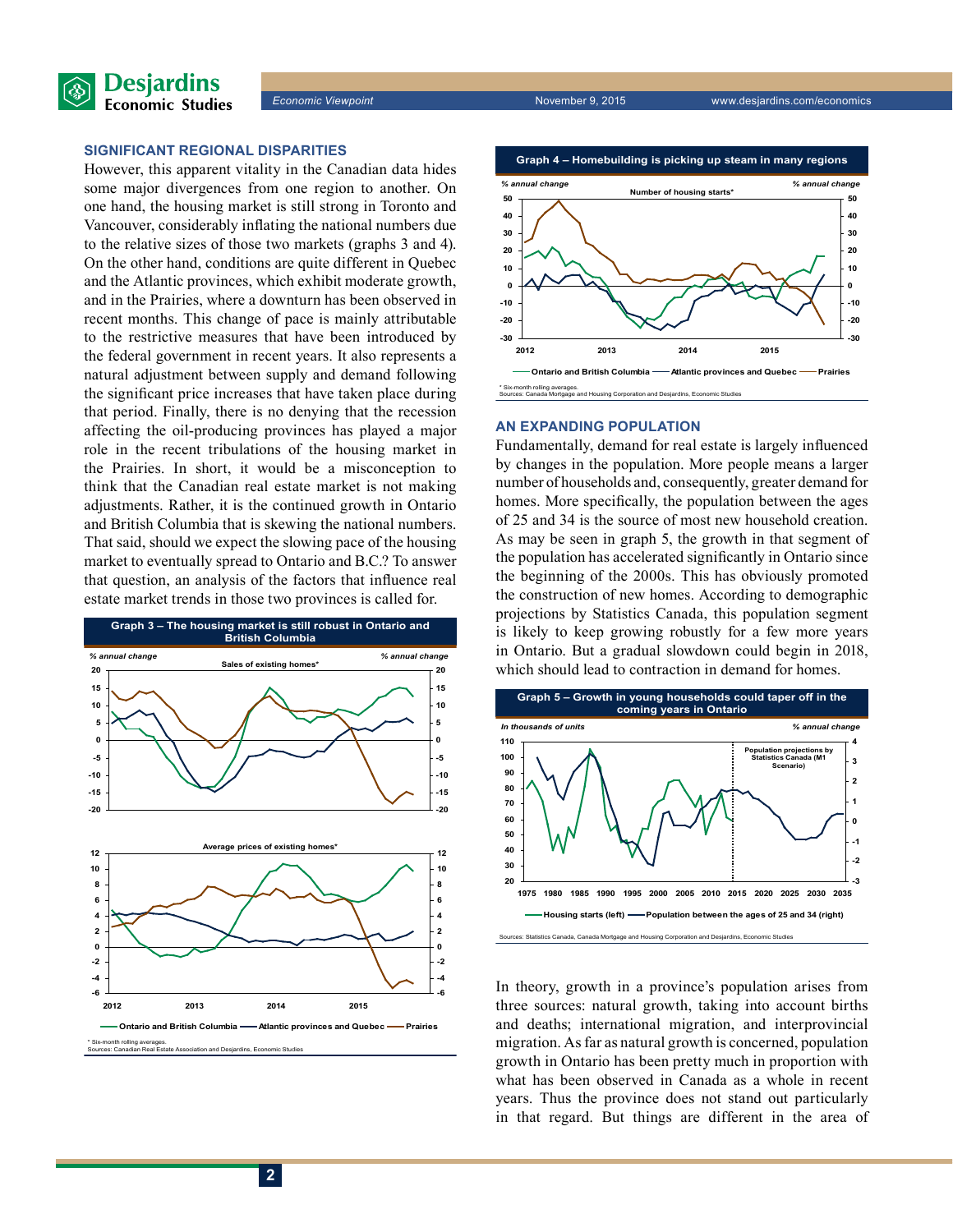**Economic Viewpoint** November 9, 2015 www.desjardins.com/economics



international migration. Since 2000, Ontario has taken in nearly 1.8 million international immigrants. This represents nearly one of every two immigrants in the country. But during that period, Ontario has also experienced a net loss of a little over 100,000 inhabitants through interprovincial migration, in particular to the Western provinces. All told, Ontario's population has greatly benefited from a major contribution by international immigration in recent years. The Greater Toronto Area has obviously greatly benefited from that momentum.

British Columbia's position in terms of population is a little different. Growth in the population between the ages of 25 and 34 has certainly increased considerably since the beginning of the 2000s, but a plateau was observed earlier, starting in 2010. Since then, growth in that segment of the population has slowed, stabilizing at a level slightly below 1%. According to Statistics Canada projections, we can expect growth in that population segment to remain close to that level for several years to come. In these conditions, the number of housing starts should stay at a more moderate level, in line with its historical average (graph 6).



Looking at the various sources of change in British Columbia's population, natural growth has put the province at something of a disadvantage, since the balance between births and deaths in recent years has been weaker there than in Canada as a whole. But the province makes up for that with significant growth in international immigration. BritishColumbia has welcomed nearly 590,000 international immigrants since 2000; this represents over 15% of the country's international immigration, a proportion higher than the province's relative weight in the country's total population. B.C. also stands alone with Alberta in posting a positive balance of migration with the other provinces. Since 2000, the province has enjoyed a net gain of over 57,000 inhabitants from other parts of the country.

#### **A shortage in rental dwellings is making itself felt**

Another factor that greatly influences the Toronto and Vancouver housing markets is the trend in rental vacancies. As may be seen in graph 7, the number of rental units in Toronto has hardly increased at all between 2006 and 2014. In Vancouver, the number of rental units has indeed risen in recent years, but prior to that (between 2005 and 2008) it declined significantly. As a result, the number of rental units in Vancouver was about the same in 2014 as it was in the mid-2000s. Yet, as mentioned earlier, the populations of Ontario and B.C. have grown significantly in recent years. Moreover, the surge in prices (especially of single-family dwellings) has made homes considerably less affordable. Thus, demand for rental dwellings has been quite strong in recent years, while the supply has remained limited.



In these conditions, many households have turned to renting condominiums. Slightly over 29% of the condo inventory in metropolitan Toronto was offered for rent in 2014. In Vancouver, nearly 25% of condos were rented out. By comparison, the proportion of the condo inventory offered for rent was only 13% in Montreal, and 10% in Quebec City.

To meet this growing demand, condos have become a significant component of the Toronto and Vancouver homebuilding sectors lately. The proportion of condos in total housing starts has risen sharply in recent years in both Ontario and British Columbia (graph 8 on page 4).

#### **A brisk resale market**

Obviously, resales of existing properties move up and down in complementary fashion with housing starts, according to changes in demand for homes. In recent years, sales of existing homes have advanced significantly in Ontario and British Columbia, mainly due to the vitality of the Toronto and Vancouver markets. Average prices in those areas keep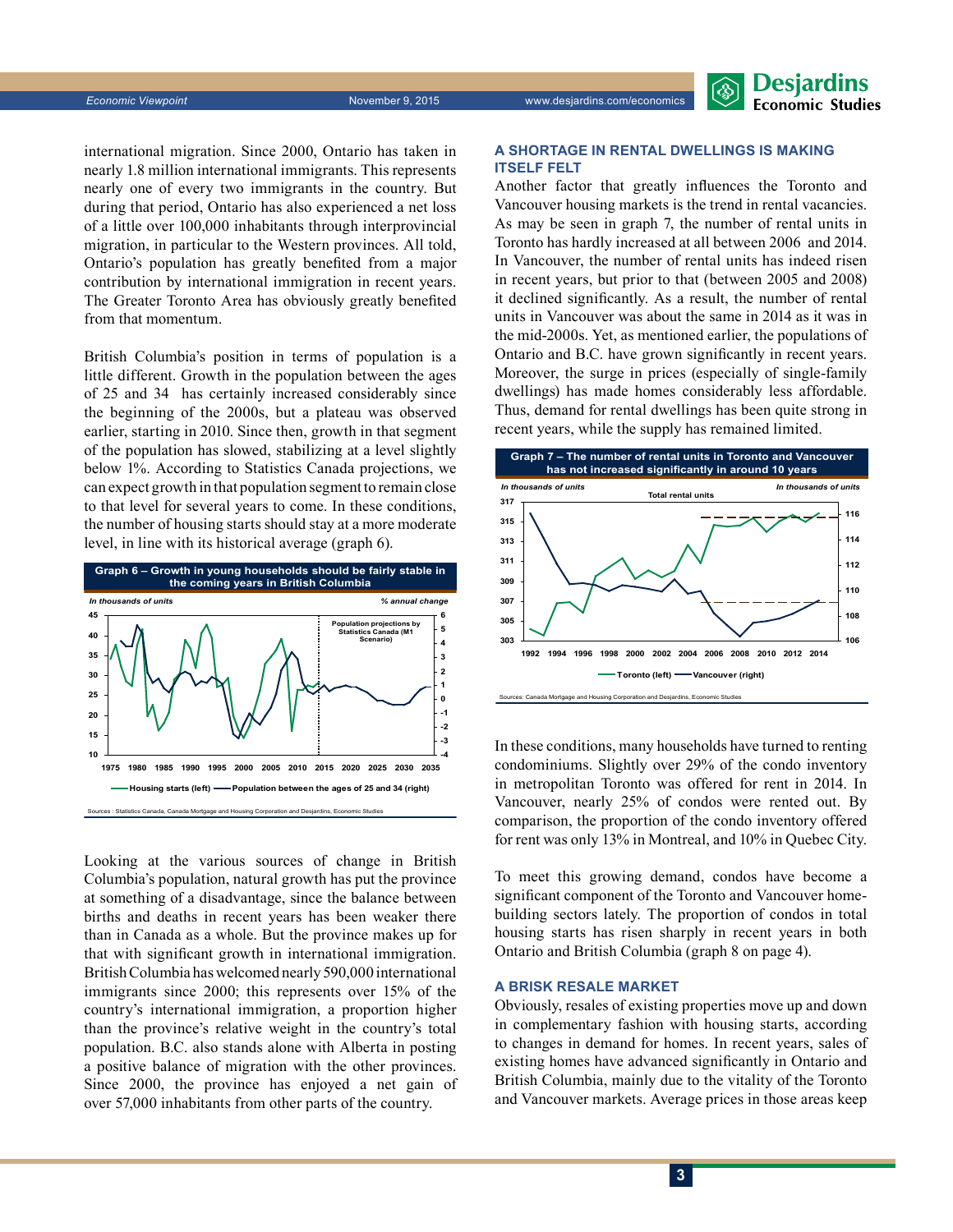





What needs to be understood is that the average home prices in Toronto and Vancouver are subject to some upwards distortion, since a small proportion of the market is facing very high prices, which inflates the average of the total transactions. Moreover, the prices of the most expensive properties have risen faster in recent years than those of other market segments. For example, the average home price in Vancouver's west end is nearly 3 million dollars. That very high level gives a big boost to the average of all transactions in Greater Vancouver, which was \$857,272 last September. The MLS Home Price Index calculated by the Canadian Real Estate Association corrects these distortions to some degree. Thus, the latest MLS benchmark price for Vancouver is \$722,300, well below the average determined based on transactions. The same finding may be seen in Toronto: the MLS benchmark price (\$567,000) is lower than the average of prices based on transactions (\$627,502). These lower average prices suggest that the imbalances in these areas are not as huge as one might initially think.

Actually, the trend in the ratio of sales to new listings paints a fairly positive picture of the Toronto and Vancouver real estate markets (graphs 9 and 10). In both cases, the ratio is surpassing its historical average, providing evidence of fairly lively demand and, consequently, promoting price growth. Moreover, the inventory of existing homes currently on the market is quite low compared with demand. The number of months of inventory is now particularly low in both Ontario and British Columbia (graph 11).

#### **A market decrease is not inevitable... at least in the short term**

In the final analysis, demand in the Toronto and Vancouver housing markets appears to be quite robust. The combination of demographic factors, a shortage of rental units, very





**Graph 11 – The inventory of existing homes on the market is low in Ontario and British Columbia**